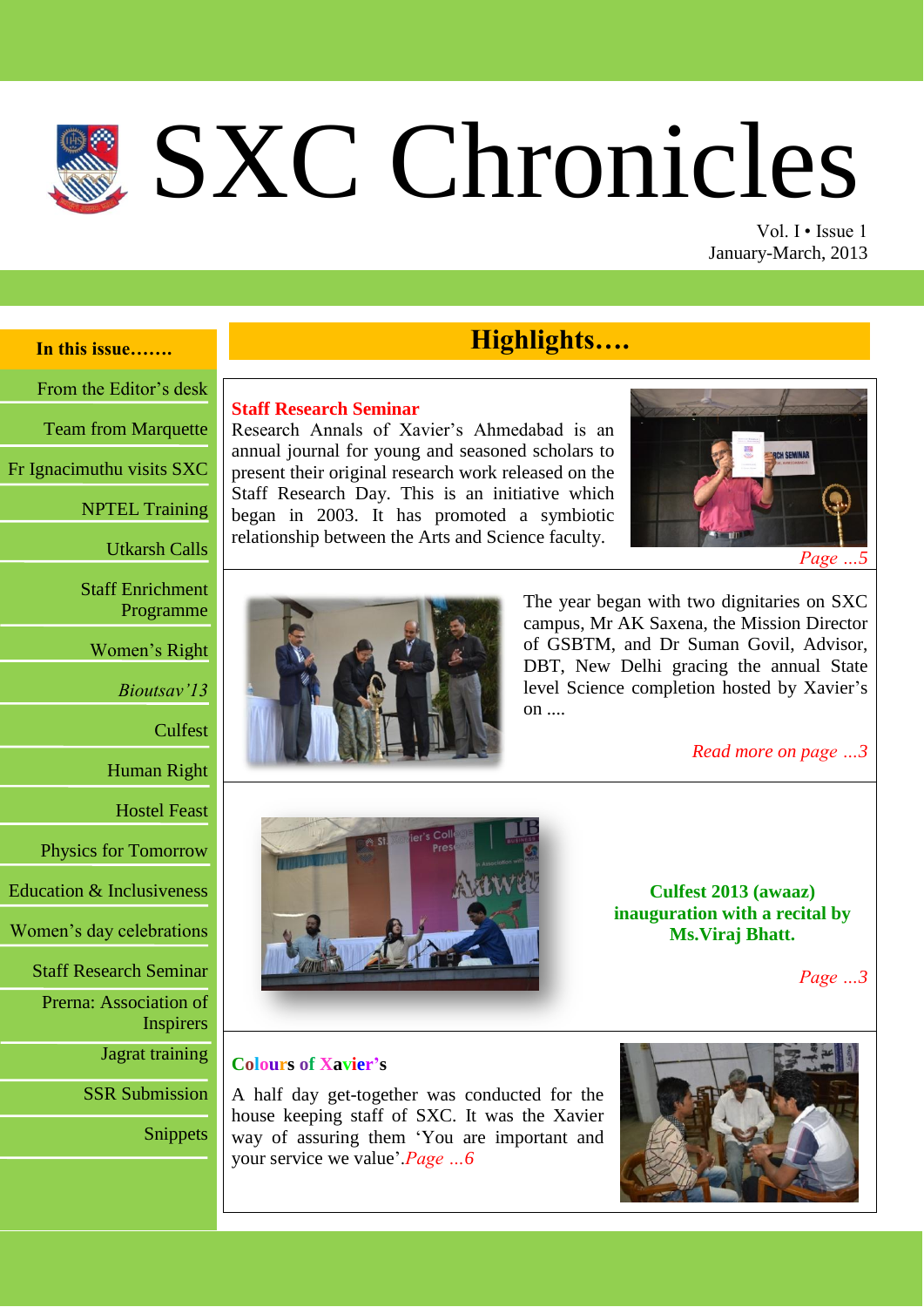#### **From the Editor's Desk**

This is a new initiative from IQAC. This is our way of inspiring staff and faculty to strive for excellence. It is also an effort at documenting events of the College. We plan to bring out a chronicle once every three months. Many thanks to Fr Roland who painstakingly documented and contributed every photograph of this issue.

#### **Team from Marquette**

A team of faculty and students visited SXC from Marquette University, Wisconsin in January, 2013. The team was headed by Dr David Clark and Dr Beth Krey. The team interacted with the students of Voc. Biotechnology and Voc. Industrial Chemistry. They discussed issues related to marketing strategies of Xplant and XOIC. Later the team visited the extension activity of *Aadiahshadh*i, at Dediapada in south Gujarat.



# **Fr Ignacimuthu visits SXC**



SXC is moving towards autonomy. Earlier a team of our faculty had visited Loyola College, and Stella Maris College, Chennai. Dr Nirmal Desai presented their findings to the Xavier Parivar on  $2<sup>nd</sup>$  of January. In addition Fr Ignacimuthu, former Vice Chancellor of Madras University, (also Bharatiyar University, Coimbatore, and former Principal of Loyola College, Chennai), offered a one day training to all at SXC. He spoke about the pros and cons of autonomy and encouraged all to strive towards excellence in all fields.

#### **NPTEL Training**

National Programme for Technology and E-Learning (NPTEL) a training under IIT initiative was carried out at SXC for a group of faculty and students. Over 80 students from Science and Arts participated in the half day training where Mr Tilak Raj from Chennai was the resource person. He demonstrated the nuances of NPTEL programme and how it can be integrated into the normal curriculum for advanced learning.

# **UTKARSH**

UTKARSH is the Xavier way of responding to the needs of the physically disabled students. Every year all college going physically disabled students of Ahmedabad city gather on SXC campus for a day long get-together and sharing. The planning meeting was held under the able guidance of Campus Ministry directors (Fr Roland D'Souza and Sr Mary James) on  $7<sup>th</sup>$  January, 2013. Eighty two students from various colleges participated. The programme included showcasing their talents

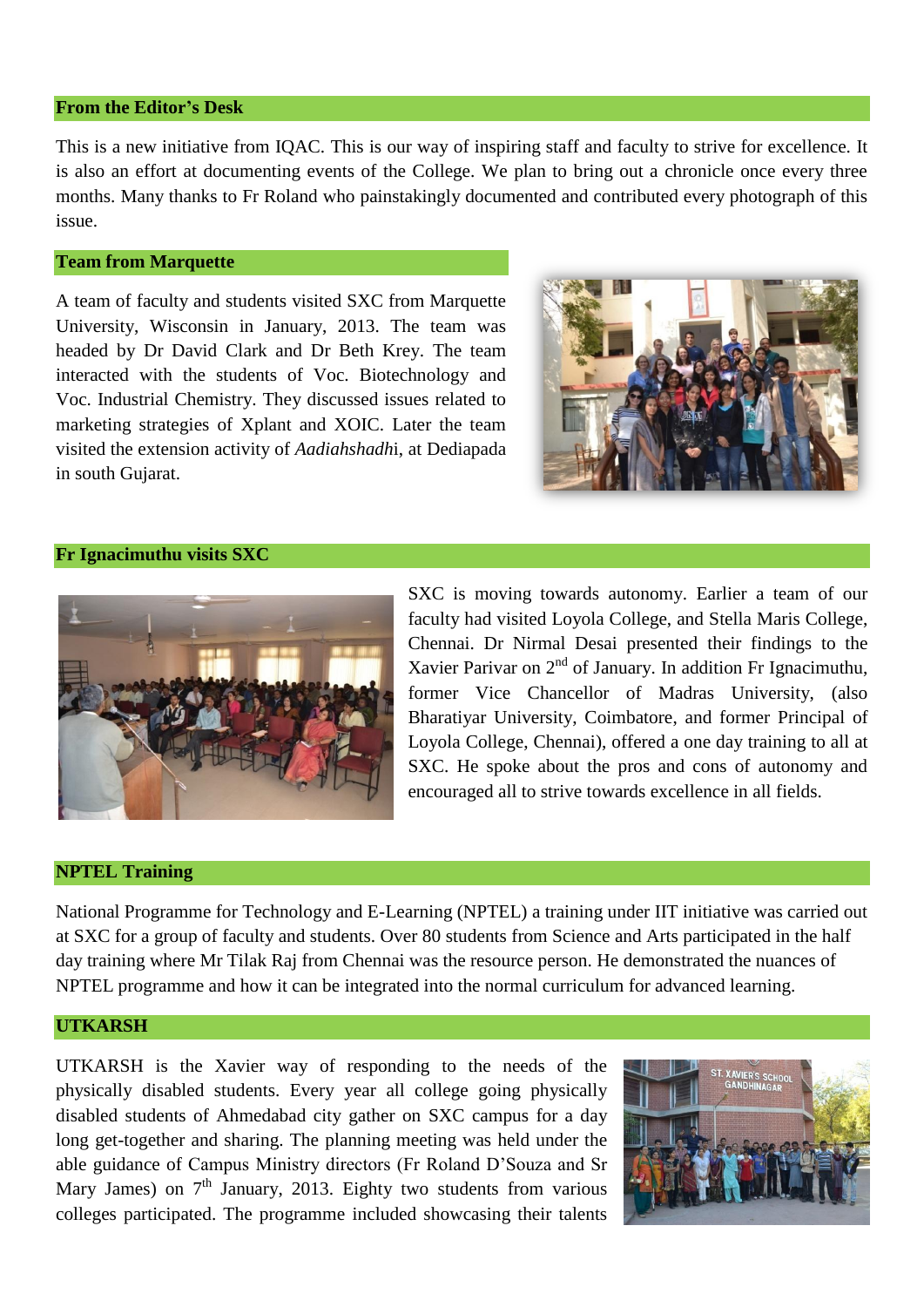and being inspired in team work and leadership by Fr Girish.

Utkarsh members along with volunteers and directors went on a picnic to Gandhinagar. Thanks to Br Pravin, Fr Hector, Dr Kinnari Dubbal, Sr Mary James and student volunteers.

# **Staff Enrichment Programme**

A staff enrichment programme was conducted by the Campus Ministry for 18 administrative staff of SXC. The programme was aptly named 'Group Growth lab for Admin Staff'. Fr Vincent Saldanha SJ and Sr Mary James were the resource persons. They conducted sessions on team building, and developing interpersonal relationship



# **Women's Rights**



On 25<sup>th</sup> of January a group of Xavierites enacted a street play on Women's Rights in the open air theatre. A huge crowd of students had gathered to watch the play. At the end of the play students were led to taking an oath where they promised to raise voice for women's rights.



#### *Bioutsav'13*

This year the Gujarat Integrated Bio Network (GIBiON) State level Science competition - Bioutsav-2013 - was hosted by SXC, Ahmedabad on  $20<sup>th</sup>$ January, 2013. Over 600 undergraduate students from various Science colleges from across Gujarat took part in various competitions. The Chief



Guests were Mr AK Saxena, the Mission Director of GSBTM, and Dr Suman Govil, Advisor, DBT, New Delhi.

During the inauguration, Dr Suman Govil spoke about the initiatives of



DBT to nurture and promote Biotechnology initiatives in the country; Mr AK Saxena highlighted the need for ownership in carrying out any programme successfully.

#### **Culfest:** *aawas*



Culfest is the event that every Xavierite looks forward to. It was held on January 21 and 22. Students displayed a mixture of physical as well as cultural abilities. Volleyball, basketball, football competitions were held, besides various cultural activities. The chief attraction of the Culfest was the 'Voice of Xaviers' competition organized by TOXA.

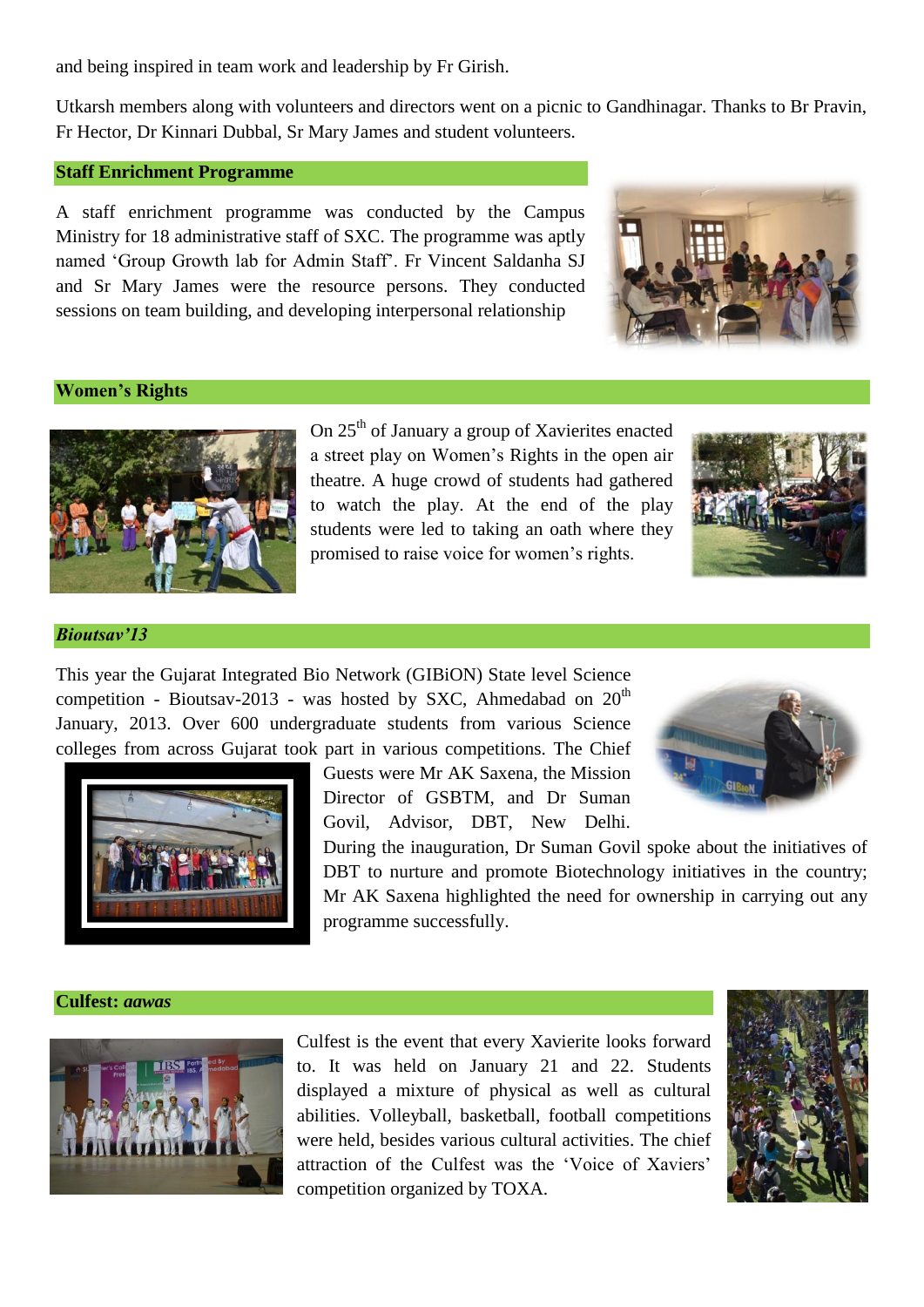#### **Human Rights**

Two day seminar on Human Rights Education and Training Programme was organized on the  $25<sup>th</sup>$  and  $26<sup>th</sup>$  of January by Bro Albert Xaviour from International Association for Religious Freedom (IARF), London. Sixty students of SXC participated. The event was a mixture of interactive talks and group activities. Issues on Religious freedom and Gender discrimination were the major focusing points.



#### **Hostel Feast**



The annual day celebration of the two Xavier's hostels (men and women) was held on January 29 under the able leadership of Fr Ronald and Sr Shiby in the SAH. There are 320 students in the two hostels. The occasion provided an opportunity for many hidden talents to surface.

#### **Physics for Tomorrow**

The department of Physics had initiated a series of seminars under the title, Physics for Tomorrow. This year, the seminar was on High Potential Research Areas in Physics, held on January 29. Dr Singvi from PRL the Guest of Honour. The speakers emphasized the need for quality research and encouraged students to opt for a career in research. Many scientists and over 200 students benefitted from the one day National seminar.



# **Inclusivism in education: Arts seminar**



In the light of the increasing push towards privatization in the education sector in India and the attempt of SXC to move in the direction of autonomy, a seminar was held on February 1 on "Education: A Step towards Inclusivism". Dr Sudarshan Iyengar, Vice-Chancellor of Gujarat Vidyapith, was the key note speaker. The seminar was unique in the sense that students participated in group work and discussion. The post lunch session was a panel discussion where Dr Suguna Ramanathan, Fr Jimmy

Dabhi, Fr Franco, and Dr Sarvar Sherry Chand participated. 121 students and 26 faculty took part in the seminar.

#### **Blood donation by TOXA**

On February 2, TOXA organized a blood donation camp on campus. Many students volunteered to donate blood. This is one of the many ways Xavier's responds to the dignity of life.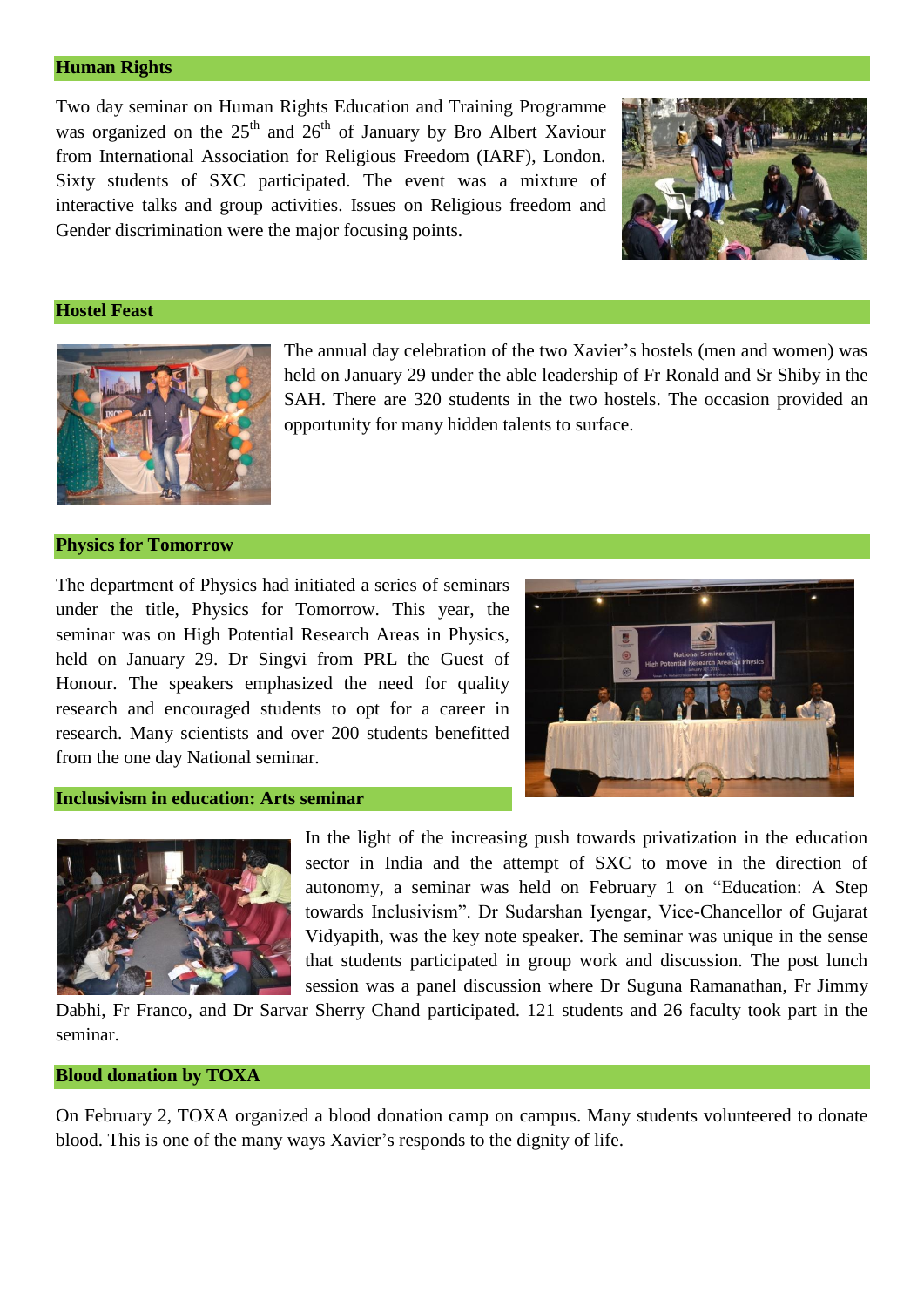# **Web launch & Google Apps**



Finally Xavier's Ahmedabad has a web site with an **.edu.in** extension. The College website www.sxca.edu.in was formally launched by the Fr Robert SJ on February 6 in presence of a group of students and google representatives from Pune. On the occasion, Google apps for education installed institutional email id for both faculty and students. The team from google also offered a short training in the educational applications that can be used for enhancing teaching learning.

#### **Soft skill in English**

Journalism is a passion for many students at SXC. These students must be creative, well read and have to have an eye for news. Over 125 students of FY, SY and TY of Functional English and Journalism courses attended a seminar on Print and Electronic media by a former student, Ms Ruth Saldanha, currently working as a journalist. The gist of her talk is summarized in her own words as 'you are not making news, but reporting news'.

# **Annual day and TY farewell**



The College Annual day was celebrated on March 9 in the SAH. Dr SS Shah, Mrs Jyotna Narula and Prof. RR Parmar were the special invitees for the annual prize distribution. Certificates were awarded for outstanding performance in academics, special categories, sports, extra curricular activities etc. The famous Dr Vikram Sarabhai award was shared by Ms Saman Hakim and Dhanajay Jhala.

#### **Women's day Celebrations**

International Women's Day was celebrated on March 8. Ms. Divya Raval a PSI, gave a talk to a group of students. Later on a 'sheri natak' was staged in the open air theatre, followed by a 'sheri garbha' where many students took part. Students also staged a street play on 'Violence against Women' which was telecasted by DD Girnar. Ms Mabel Macwan recited her poems on issues of women at a kavi sammelan on DD Girnar. Students also participated in seminars and poster making competitions on 'Violence against Women' where Dhruvika Zala of FYBA won the second prize in poster making.

# **Staff Research Seminar**

Research is one of the 'Best Practices' at SXC. Several faculty presented part of their research findings either in the form of an article or an oral presentation during this year's Staff Research Seminar held on  $16<sup>th</sup>$ March, 2013. The articles are published as '*Research Annals of Xavier's Ahmedabad*'. This year, SXC released the 10<sup>th</sup> volume. Prof Shraddha Pandya, Dr Urmi Shah, Dr Tushar Pandya, Dr Puransingh Makwana, Dr Devang Pandya, and Prof Ami Shah presented papers.